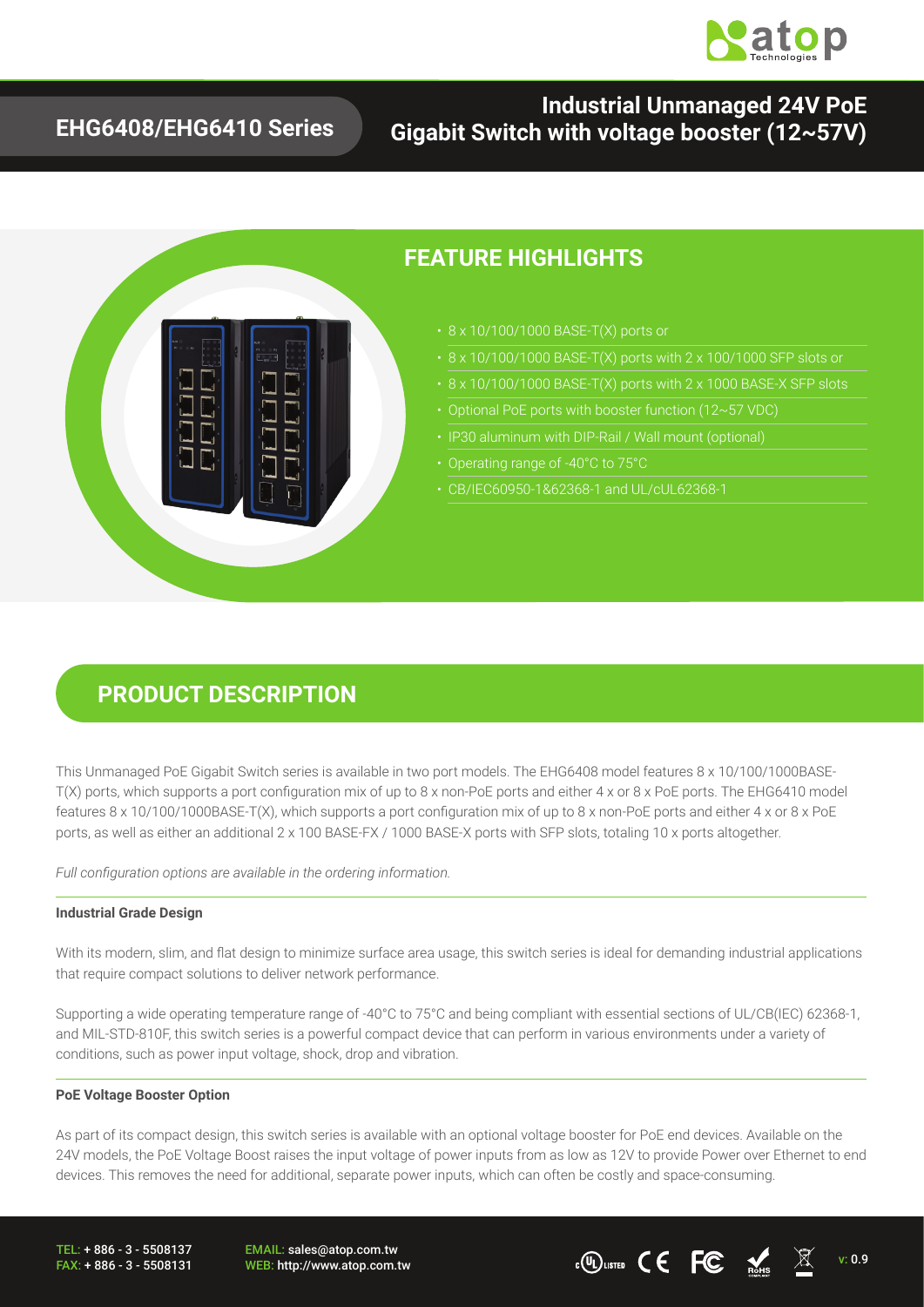

WEB: http://www.atop.com.tw v: 0.9

## **SPECIFICATIONS**

| <b>Network Interface</b>            |                                                                                                                                                                                                                                                                                                                                         |  |  |  |
|-------------------------------------|-----------------------------------------------------------------------------------------------------------------------------------------------------------------------------------------------------------------------------------------------------------------------------------------------------------------------------------------|--|--|--|
| Processing Scheme                   | Store and Forward                                                                                                                                                                                                                                                                                                                       |  |  |  |
| MAC Address Table                   | 16K                                                                                                                                                                                                                                                                                                                                     |  |  |  |
| Packet Buffer Size                  | 2MBits                                                                                                                                                                                                                                                                                                                                  |  |  |  |
| Jumbo Frame                         | 10K Bytes                                                                                                                                                                                                                                                                                                                               |  |  |  |
| <b>Ethernet</b>                     |                                                                                                                                                                                                                                                                                                                                         |  |  |  |
| Compliance                          | IEEE 802.3 for 10BaseT<br>IEEE 802.3u for 100BaseT(X) and 100BASE-FX<br>IEEE 802.3ab for 1000BaseT<br>IEEE 802.3x for 1000BaseX<br>IEEE 802.3x for Flow Control, back pressure flow control<br>IEEE 802.3af/at for Power-over-Ethernet<br>IEEE 802.3az Energy Efficient Ethernet<br>IEEE 802.1Q for VLAN Tagging<br>IEEE 802.1p for CoS |  |  |  |
| Flow Control                        | Back pressure and pause frame-based flow control schemes                                                                                                                                                                                                                                                                                |  |  |  |
| RJ 45 Transmission Rate             | 10/100/1000 Mbps                                                                                                                                                                                                                                                                                                                        |  |  |  |
| <b>SFP Transmission Rate</b>        | 100/1000 Mbps (by Dip-switch) - EHG6410-D only<br>1000 Mbps - EHG6410 (without -D extension only)                                                                                                                                                                                                                                       |  |  |  |
| Auto MDI/MDI-X                      | Yes                                                                                                                                                                                                                                                                                                                                     |  |  |  |
| <b>Power</b>                        |                                                                                                                                                                                                                                                                                                                                         |  |  |  |
| PoE Voltage Booster                 | Yes (Max support 120W), by optional model                                                                                                                                                                                                                                                                                               |  |  |  |
| Input Voltage                       | $12 \sim 57$ VDC                                                                                                                                                                                                                                                                                                                        |  |  |  |
| Input Current                       | PoE booster (-24V): 12~23VDC, max 7A<br>24~57VDC, max 6A                                                                                                                                                                                                                                                                                |  |  |  |
| Max. Power Consumption              | 12~23VDC, max total 60W<br>24~57VDC, max total 120W                                                                                                                                                                                                                                                                                     |  |  |  |
| <b>LED</b>                          |                                                                                                                                                                                                                                                                                                                                         |  |  |  |
| Indicators                          | P1, P2, Fault, SFP1-2, PoE LED                                                                                                                                                                                                                                                                                                          |  |  |  |
| <b>Physical Characteristics</b>     |                                                                                                                                                                                                                                                                                                                                         |  |  |  |
| Housing                             | IP30 metal housing                                                                                                                                                                                                                                                                                                                      |  |  |  |
| Dimension ( $W \times H \times D$ ) | 54 x 145 x 113 mm                                                                                                                                                                                                                                                                                                                       |  |  |  |
| Weight                              | 700g                                                                                                                                                                                                                                                                                                                                    |  |  |  |
| Installation                        | DIN-Rail, Wall mount (optional kit)*                                                                                                                                                                                                                                                                                                    |  |  |  |
| <b>Environmental Limits</b>         |                                                                                                                                                                                                                                                                                                                                         |  |  |  |
| <b>Operating Temperature</b>        | Non-PoE models:<br>$-40^{\circ}$ C~75°C (-40°F~167°F)<br>PoE models:<br>12~23VDC, 60W, -40°C~70°C (-40°F~158°F)<br>24~57VDC, 120W,-40°C~70°C (-40°F~158°F)                                                                                                                                                                              |  |  |  |
| Storage Temperature                 | $-40^{\circ}$ C $\sim$ 85°C (-40°F $\sim$ 185°F)                                                                                                                                                                                                                                                                                        |  |  |  |
| Ambient Relative Humidity           | 5%~95%, 55°C (Non-condensing)                                                                                                                                                                                                                                                                                                           |  |  |  |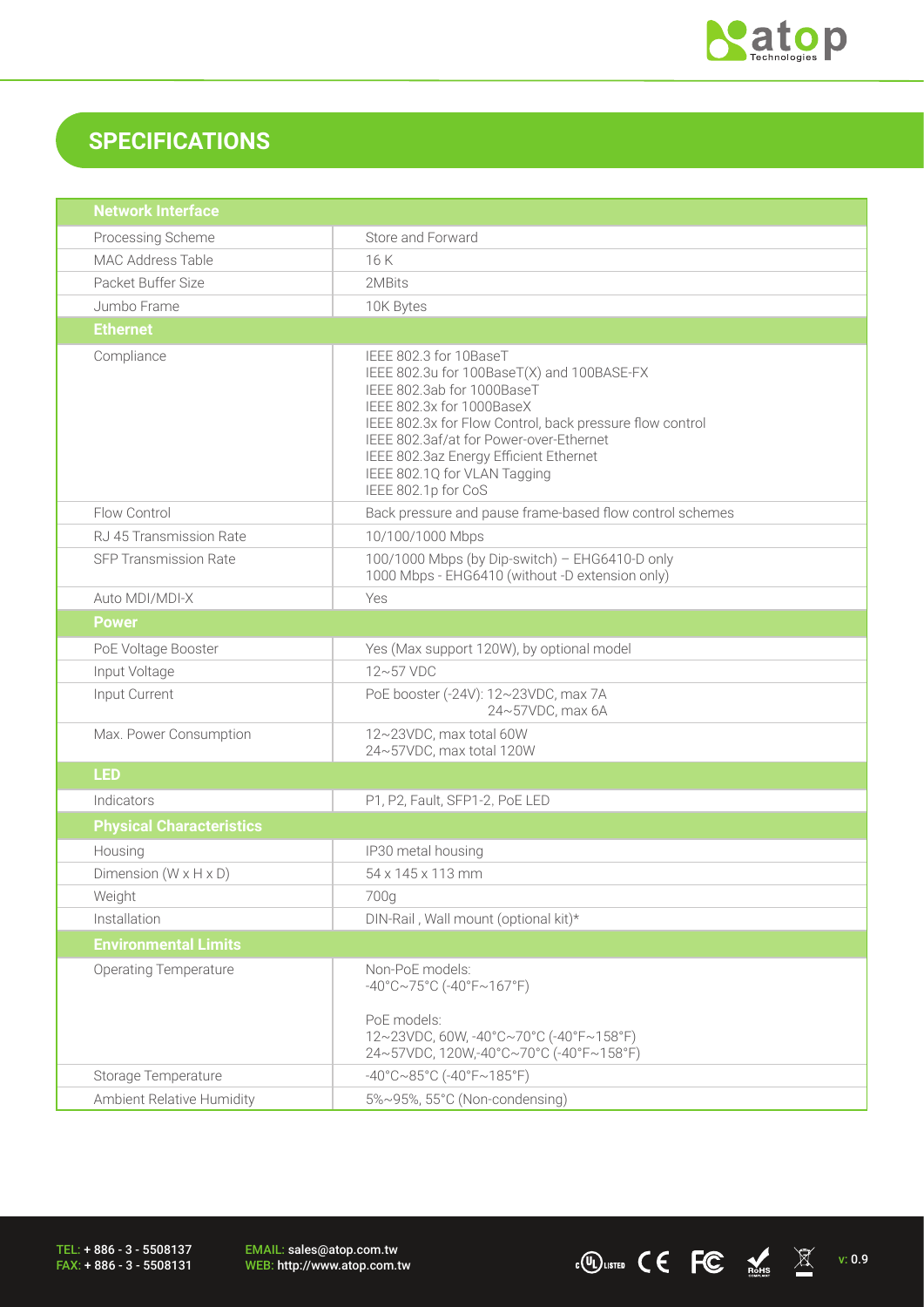

 $\cdot$  (O usted C C C  $\frac{M}{M}$   $\frac{M}{M}$  v: 0.9

# **REGULATORY APPROVALS**

| <b>Regulatory Approvals</b> |                                                                                                                                                                                                              |                                               |                                                                  |              |  |
|-----------------------------|--------------------------------------------------------------------------------------------------------------------------------------------------------------------------------------------------------------|-----------------------------------------------|------------------------------------------------------------------|--------------|--|
| Safety                      | UL62368-1:2014(2nd Ed.),CB/IEC60950-1:2005(2nd Ed.),CB/IEC62368-1:2014(2nd Ed.)                                                                                                                              |                                               |                                                                  |              |  |
| <b>EMC</b>                  | FCC Part 15, Subpart B, Class A<br>EN 55032:2015 + AC: 2016 Class A<br>EN 61000-3-2: 2014, Class A, EN 61000-3-3: 2013, EN 61000-6-4: 2007+ A1: 2001<br>EN 55024: 2010+ A1:2015, EN 61000-6-2:2005+ AC: 2005 |                                               |                                                                  |              |  |
| <b>Test</b>                 | <b>Item</b>                                                                                                                                                                                                  |                                               | <b>Value</b>                                                     | <b>Level</b> |  |
| IEC 61000-4-2               | <b>ESD</b>                                                                                                                                                                                                   | Contact Discharge<br>Air Discharge            | ±6kV<br>±8kV                                                     | 3<br>3       |  |
| IEC 61000-4-3               | <b>RS</b>                                                                                                                                                                                                    | 80-1000MHz<br>$1.4 - 2.0$ GHz<br>2.0-2.7GHz   | 10(V/m)<br>3(V/m)<br>1(V/m)                                      | 3<br>3<br>3  |  |
| IEC 61000-4-4               | <b>EFT</b>                                                                                                                                                                                                   | DC Power Port<br>Signal Port                  | $±2.0$ KV<br>$±1.0$ KV                                           | 3<br>3       |  |
| IEC 61000-4-5               | Surge                                                                                                                                                                                                        | DC Power Port<br>DC Power Port<br>Signal Port | Line-to Line+1.0KV<br>Line-to Earth+2.0KV<br>Line-to Earth+2.0KV | 3<br>3<br>3  |  |
| IEC 61000-4-6               | CS                                                                                                                                                                                                           | $0.15 - 80$ MHz                               | 10 V rms                                                         | 3            |  |
| IEC 61000-4-8               | PFMF                                                                                                                                                                                                         | Enclosure                                     | 30 A/m<br>1 min. all 3 spatial axes                              | 3            |  |
| Shock                       | MIL-STD-810F Method 516.5                                                                                                                                                                                    |                                               |                                                                  |              |  |
| Drop                        | MIL-STD-810F Method 516.5                                                                                                                                                                                    |                                               |                                                                  |              |  |
| Vibration                   | MIL-STD-810F Method 514.5 C-1 & C-2                                                                                                                                                                          |                                               |                                                                  |              |  |
| <b>RoHS</b>                 | Yes                                                                                                                                                                                                          |                                               |                                                                  |              |  |
| <b>MTBF</b>                 | 20.35 years according to MIL-HDBK-217F (worst case: 15.74 years)                                                                                                                                             |                                               |                                                                  |              |  |
| Warranty                    | 5 years                                                                                                                                                                                                      |                                               |                                                                  |              |  |

## **DIMENSIONS & LAYOUT**



TEL: + 886 - 3 - 5508137 FAX: + 886 - 3 - 5508131 EMAIL: sales@atop.com.tw<br>WEB: http://www.atop.com.tw